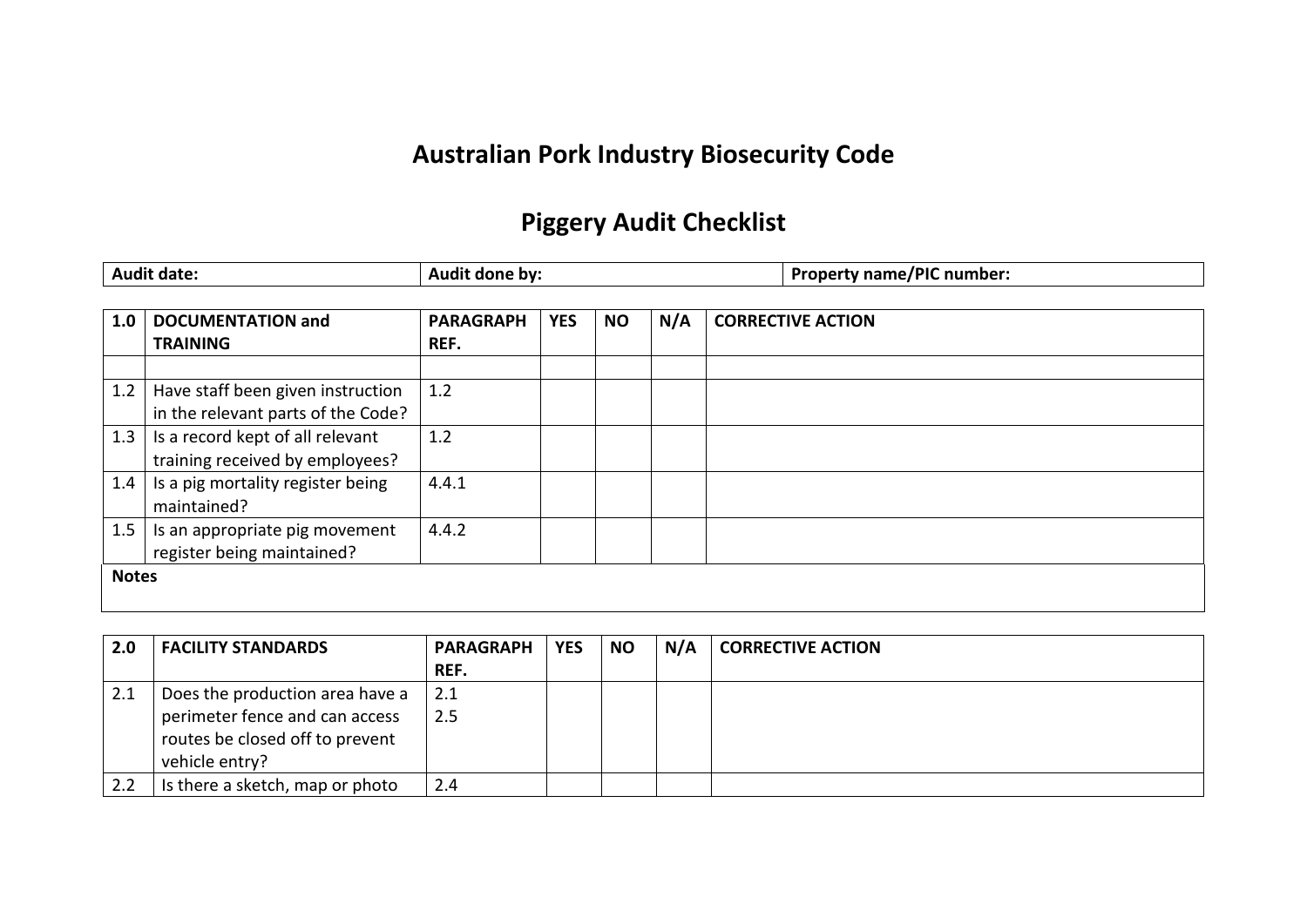|      | clearly defining the production      |       |  |  |
|------|--------------------------------------|-------|--|--|
|      | area and the property, including     |       |  |  |
|      | all access roads and gates?          |       |  |  |
| 2.3  | Is there adequate signage to         | 2.5   |  |  |
|      | inform visitors of the Biosecure     |       |  |  |
|      | Area and what action they should     |       |  |  |
|      | take?                                |       |  |  |
| 2.4  | Is there an off-site parking area    | 2.6   |  |  |
|      | for visitors?                        |       |  |  |
| 2.6  | Is a separate pair of boots          | 2.7   |  |  |
|      | available and used for each pig      |       |  |  |
|      | shed enclosure?                      |       |  |  |
| 2.8  | Is the area around the sheds neat    | 2.10  |  |  |
|      | and tidy, e.g. mown grass?           |       |  |  |
| 2.9  | Are hand sanitisers or washing       | 3.6.2 |  |  |
|      | facilities available and used at all |       |  |  |
|      | entrances which allow personnel      |       |  |  |
|      | access to sheds?                     |       |  |  |
| 2.10 | Are other livestock excluded from    | 2.2   |  |  |
|      | the production area or effectively   | 2.15  |  |  |
|      | restricted to areas so that their    |       |  |  |
|      | faeces cannot come in contact        |       |  |  |
|      | with pigs either directly or         |       |  |  |
|      | indirectly, e.g. water draining into |       |  |  |
|      | pig areas/sheds?                     |       |  |  |
| 2.11 | Are the sheds bird proof as far as   | 2.9   |  |  |
|      | practical?                           |       |  |  |
| 2.12 |                                      | 2.15  |  |  |
| 2.13 | Are feed and bedding stores as       | 2.17  |  |  |
|      | bird and vermin proof as             | 2.18  |  |  |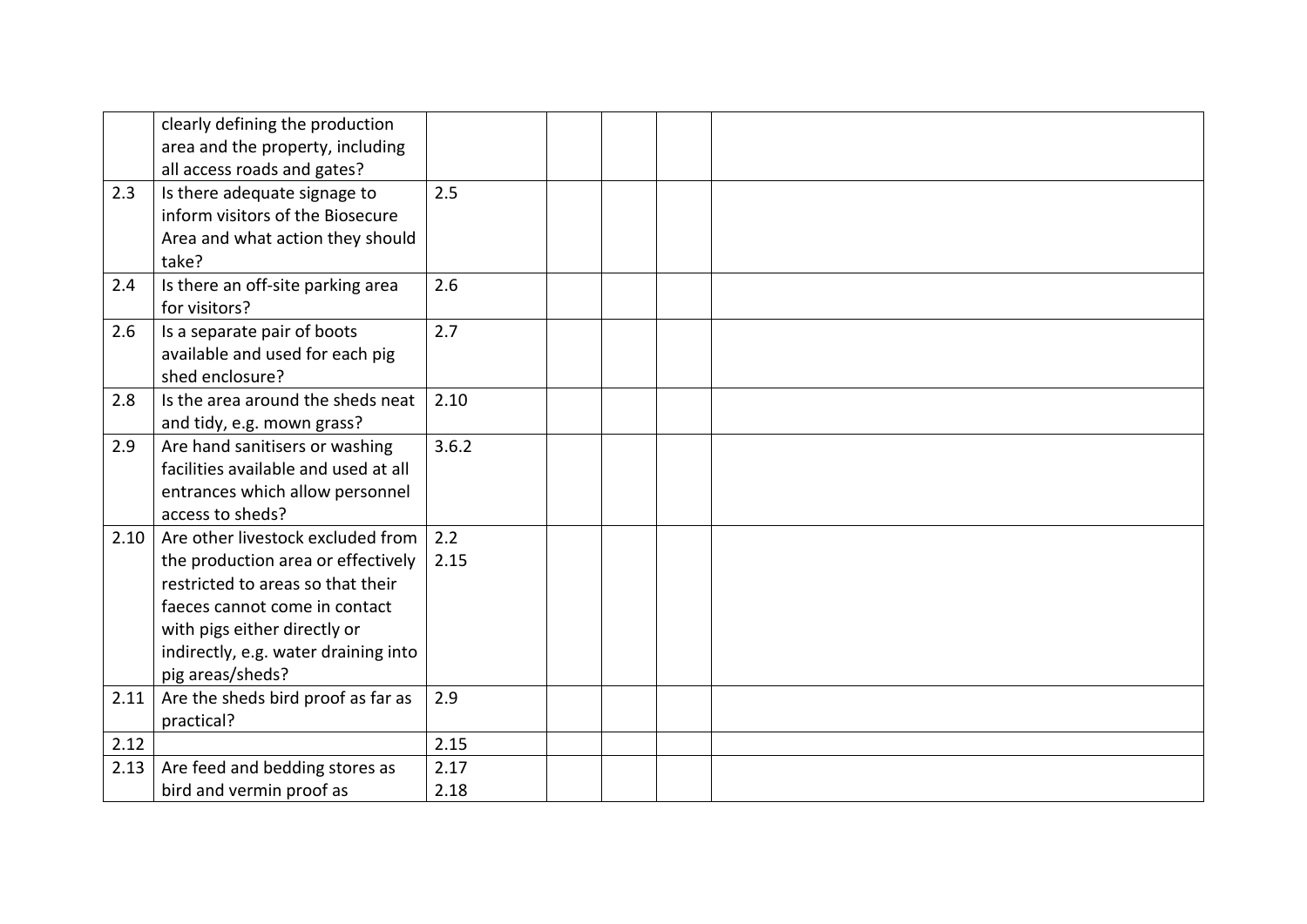|              | practically possible?                          |      |  |  |  |  |  |  |
|--------------|------------------------------------------------|------|--|--|--|--|--|--|
|              | $\vert$ 2.14   Is the pig effluent disposed of | 2.19 |  |  |  |  |  |  |
|              | according to recommended                       |      |  |  |  |  |  |  |
|              | protocols?                                     |      |  |  |  |  |  |  |
| <b>Notes</b> |                                                |      |  |  |  |  |  |  |
|              |                                                |      |  |  |  |  |  |  |

| 3.0          | <b>PERSONNEL STANDARDS</b>                                                                                      | <b>PARAGRAPH</b><br>REF. | <b>YES</b> | <b>NO</b> | N/A | <b>CORRECTIVE ACTION</b> |
|--------------|-----------------------------------------------------------------------------------------------------------------|--------------------------|------------|-----------|-----|--------------------------|
| 3.1          | Is there a signed Personnel<br><b>Biosecurity Declaration for each</b><br>employee?                             | 3.1.1                    |            |           |     |                          |
| 3.2          | Is there a Visitors' Log and are all<br>production area visitors required<br>to enter their details in the Log? | 3.4.2                    |            |           |     |                          |
| 3.3          | Are the conditions of entry to the<br>production area prominently<br>displayed near the Visitors' Log?          | 3.4.1                    |            |           |     |                          |
| <b>Notes</b> |                                                                                                                 |                          |            |           |     |                          |

| 4.0 | <b>WATER QUALITY, FEED &amp;</b>   | <b>PARAGRAPH</b> | <b>YES</b> | <b>NO</b> | N/A | <b>CORRECTIVE ACTION</b> |
|-----|------------------------------------|------------------|------------|-----------|-----|--------------------------|
|     | <b>BEDDING</b>                     | REF.             |            |           |     |                          |
| 4.1 | Does the pig drinking water meet   | 2.1.14           |            |           |     |                          |
|     | recommended livestock water        | 4.1.1            |            |           |     |                          |
|     | quality standards?                 |                  |            |           |     |                          |
| 4.2 | If water treatment is used, is the | 4.1              |            |           |     |                          |
|     | treatment method effectively       | 4.1.2, 4.1.3     |            |           |     |                          |
|     | monitored?                         |                  |            |           |     |                          |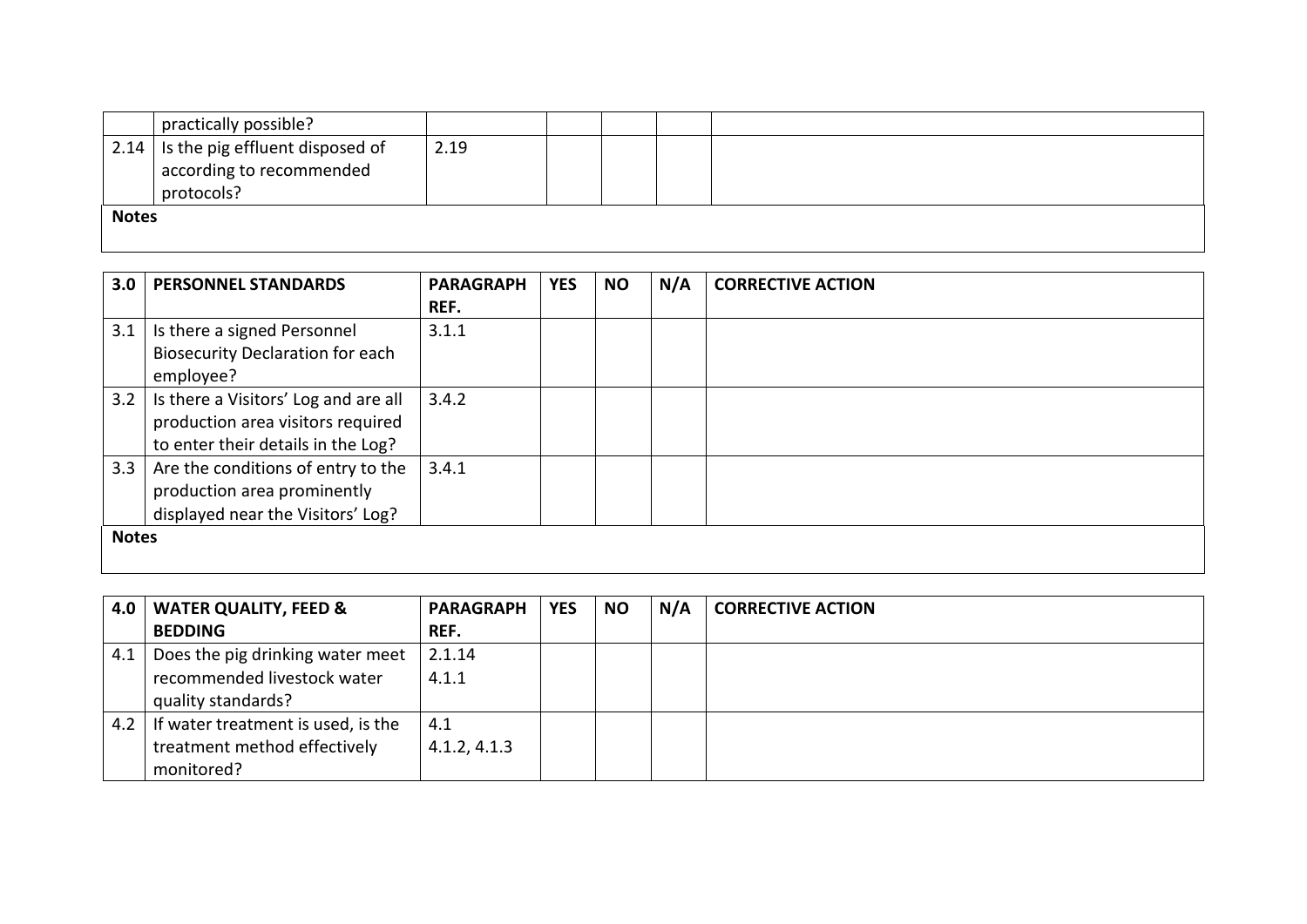| 4.3          | Does all the feed and bedding   | 4.1.7 |  |  |
|--------------|---------------------------------|-------|--|--|
|              | provided for pigs come with     |       |  |  |
|              | vendor declarations of its      |       |  |  |
|              | suitability for purpose and     |       |  |  |
|              | freedom from contaminants?      |       |  |  |
| 4.4          | Does the feed provided comply   | 4.1.8 |  |  |
|              | with swill feeding regulations? |       |  |  |
| <b>Notes</b> |                                 |       |  |  |
|              |                                 |       |  |  |

| 5.0          | <b>VERMIN CONTROL PROGRAM</b>           | <b>PARAGRAPH</b> | <b>YES</b> | <b>NO</b> | N/A | <b>CORRECTIVE ACTION</b> |
|--------------|-----------------------------------------|------------------|------------|-----------|-----|--------------------------|
|              | <b>AND RODENT BAITING</b>               | REF.             |            |           |     |                          |
|              | <b>PROGRAM</b>                          |                  |            |           |     |                          |
|              | 5.1   Is there an appropriate pest and  | 2.12             |            |           |     |                          |
|              | vermin control plan documented?         |                  |            |           |     |                          |
|              | 5.2   Is there a rodent baiting program | 2.13             |            |           |     |                          |
|              | in place in the production area?        |                  |            |           |     |                          |
| 5.3          | Is there a plan showing the             | 2.13.1           |            |           |     |                          |
|              | location of bait stations?              |                  |            |           |     |                          |
| 5.4          | Are the baits regularly checked         | 2.13             |            |           |     |                          |
|              | for activity and replaced; and is       | 4.2              |            |           |     |                          |
|              | there a record of this process?         |                  |            |           |     |                          |
| <b>Notes</b> |                                         |                  |            |           |     |                          |
|              |                                         |                  |            |           |     |                          |

| 6.0 | <b>CLEANING AND GROUND</b>     | <b>PARAGRAPH</b> | <b>YES</b> | <b>NO</b> | N/A | <b>CORRECTIVE ACTION</b> |
|-----|--------------------------------|------------------|------------|-----------|-----|--------------------------|
|     | <b>MAINTENANCE</b>             | REF.             |            |           |     |                          |
| 6.1 | Has spilt feed been cleaned up | 2.18             |            |           |     |                          |
|     | around silos?                  | 4.3              |            |           |     |                          |
| 6.2 | Is the feed system closed to   | 2.18             |            |           |     |                          |